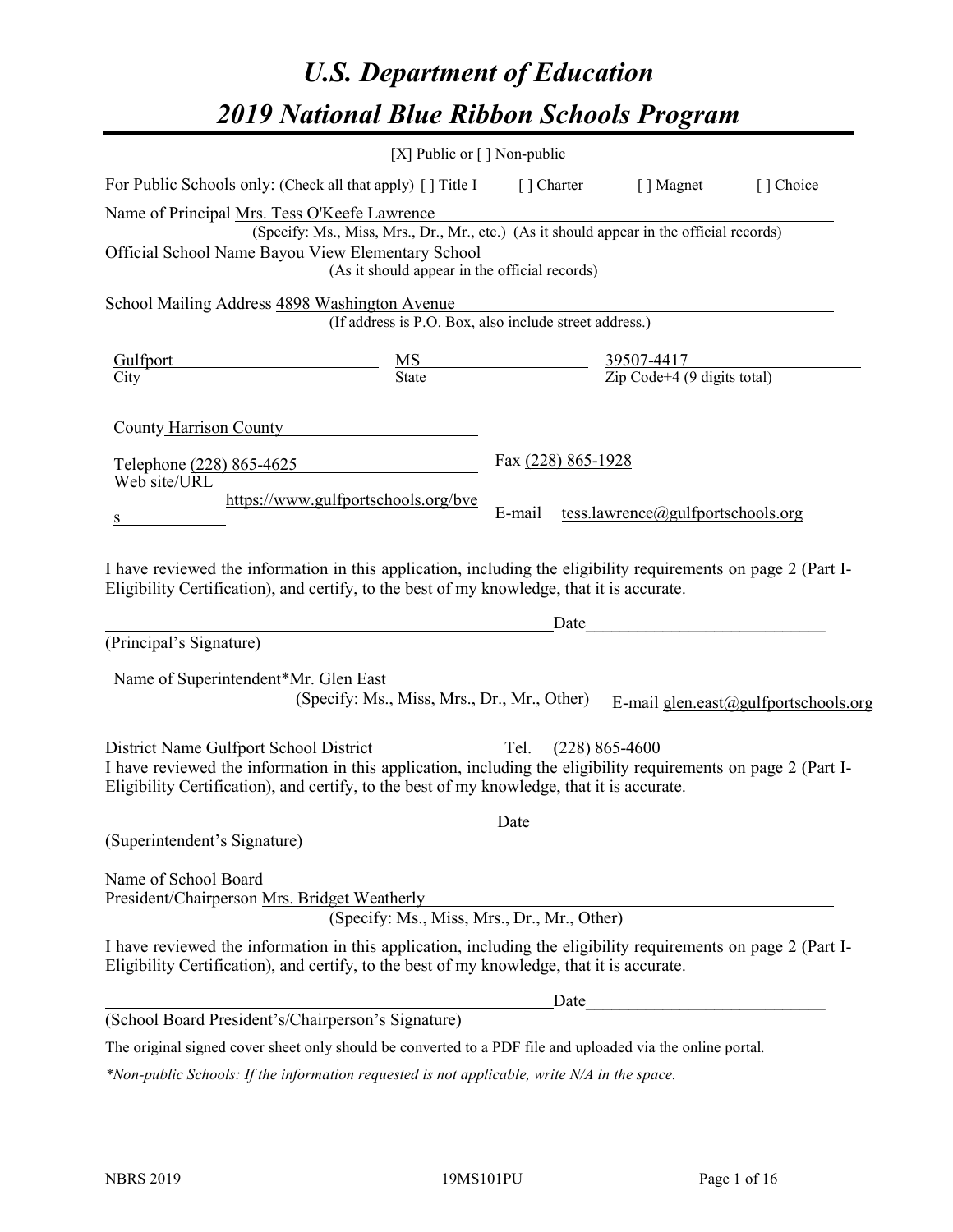The signatures on the first page of this application (cover page) certify that each of the statements below, concerning the school's eligibility and compliance with U.S. Department of Education and National Blue Ribbon Schools requirements, are true and correct.

1. All nominated public schools must meet the state's performance targets in reading (or English language arts) and mathematics and other academic indicators (i.e., attendance rate and graduation rate), for the all students group, including having participation rates of at least 95 percent using the most recent accountability results available for nomination.

2. To meet final eligibility, all nominated public schools must be certified by states prior to September 2019 in order to meet all eligibility requirements. Any status appeals must be resolved at least two weeks before the awards ceremony for the school to receive the award.

3. The school configuration includes one or more of grades K-12. Schools on the same campus with one principal, even a K-12 school, must apply as an entire school.

4. The school has been in existence for five full years, that is, from at least September 2013 and each tested grade must have been part of the school for the past three years.

5. The nominated school has not received the National Blue Ribbon Schools award in the past five years: 2014, 2015, 2016, 2017, or 2018.

6. The nominated school has no history of testing irregularities, nor have charges of irregularities been brought against the school at the time of nomination. If irregularities are later discovered and proven by the state, the U.S. Department of Education reserves the right to disqualify a school's application and/or rescind a school's award.

7. The nominated school has not been identified by the state as "persistently dangerous" within the last two years.

8. The nominated school or district is not refusing Office of Civil Rights (OCR) access to information necessary to investigate a civil rights complaint or to conduct a district-wide compliance review.

9. The OCR has not issued a violation letter of findings to the school district concluding that the nominated school or the district as a whole has violated one or more of the civil rights statutes. A violation letter of findings will not be considered outstanding if OCR has accepted a corrective action plan from the district to remedy the violation.

10. The U.S. Department of Justice does not have a pending suit alleging that the nominated school or the school district, as a whole, has violated one or more of the civil rights statutes or the Constitution's equal protection clause.

11. There are no findings of violations of the Individuals with Disabilities Education Act in a U.S. Department of Education monitoring report that apply to the school or school district in question; or if there are such findings, the state or district has corrected, or agreed to correct, the findings.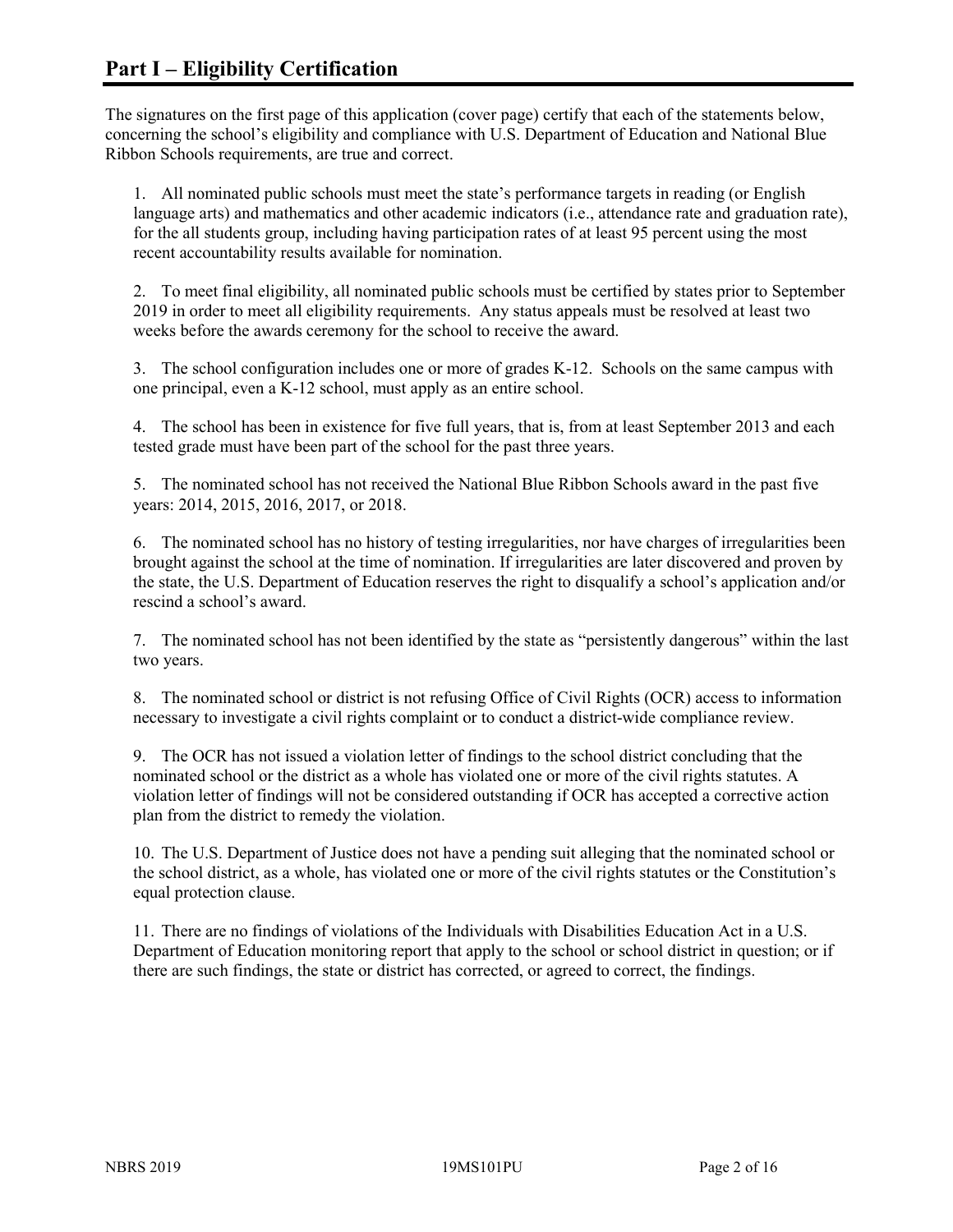#### **Data should be provided for the most recent school year (2018-2019) unless otherwise stated.**

#### **DISTRICT**

1. Number of schools in the district  $\overline{7}$  Elementary schools (includes K-8) (per district designation): 2 Middle/Junior high schools 1 High schools 0 K-12 schools

10 TOTAL

**SCHOOL** (To be completed by all schools)

2. Category that best describes the area where the school is located:

[ ] Urban or large central city [X] Suburban [] Rural or small city/town

3. Number of students as of October 1, 2018 enrolled at each grade level or its equivalent in applying school:

| Grade                   | # of         | # of Females   | <b>Grade Total</b> |
|-------------------------|--------------|----------------|--------------------|
|                         | <b>Males</b> |                |                    |
| <b>PreK</b>             | 0            | $\overline{0}$ | 0                  |
| $\bf K$                 | 70           | 60             | 130                |
| 1                       | 67           | 60             | 127                |
| 2                       | 45           | 45             | 90                 |
| 3                       | 67           | 50             | 117                |
| $\overline{\mathbf{4}}$ | 43           | 52             | 95                 |
| 5                       | 44           | 53             | 97                 |
| 6                       | 0            | $\theta$       | 0                  |
| 7                       | 0            | $\theta$       | 0                  |
| 8                       | 0            | $\theta$       | 0                  |
| 9                       | 0            | $\theta$       | $\theta$           |
| 10                      | 0            | 0              | 0                  |
| 11                      | 0            | 0              | 0                  |
| 12 or higher            | $\theta$     | 0              | $\mathbf{0}$       |
| <b>Total</b>            | 336          | 320            | 656                |
| <b>Students</b>         |              |                |                    |

\*Schools that house PreK programs should count preschool students **only** if the school administration is responsible for the program.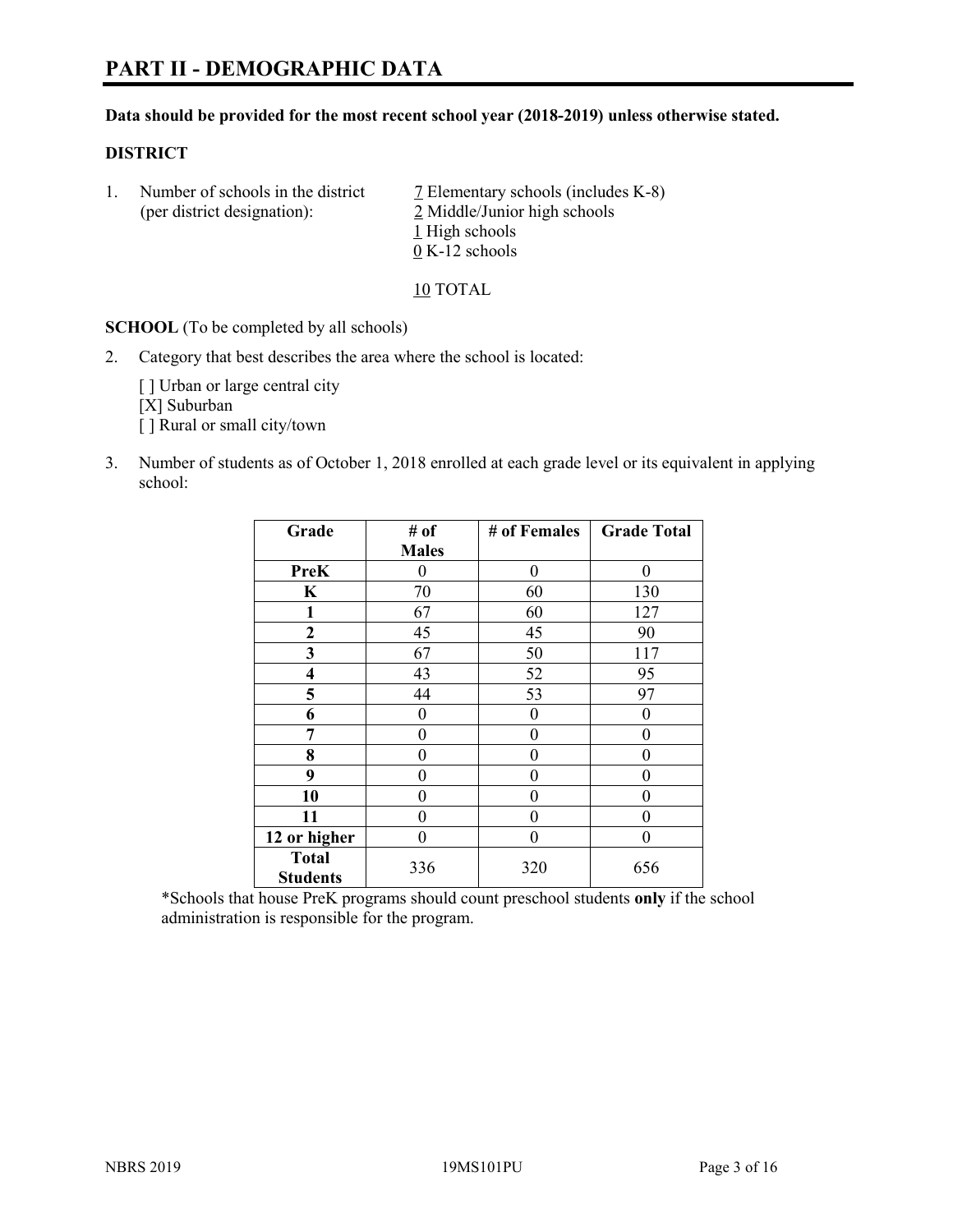- 4. Racial/ethnic composition of  $1\%$  American Indian or Alaska Native the school (if unknown, estimate): 2 % Asian 16 % Black or African American 3 % Hispanic or Latino 0 % Native Hawaiian or Other Pacific Islander 76 % White
	- 2 % Two or more races
		- **100 % Total**

(Only these seven standard categories should be used to report the racial/ethnic composition of your school. The Final Guidance on Maintaining, Collecting, and Reporting Racial and Ethnic Data to the U.S. Department of Education published in the October 19, 2007 *Federal Register* provides definitions for each of the seven categories.)

5. Student turnover, or mobility rate, during the 2017 – 2018 school year: 7%

If the mobility rate is above 15%, please explain.

This rate should be calculated using the grid below. The answer to (6) is the mobility rate.

| <b>Steps For Determining Mobility Rate</b>    | Answer |
|-----------------------------------------------|--------|
| (1) Number of students who transferred to     |        |
| the school after October 1, 2017 until the    | 38     |
| end of the 2017-2018 school year              |        |
| (2) Number of students who transferred        |        |
| from the school after October 1, 2017 until   | 6      |
| the end of the 2017-2018 school year          |        |
| (3) Total of all transferred students [sum of | 44     |
| rows $(1)$ and $(2)$ ]                        |        |
| (4) Total number of students in the school as |        |
| of October 1, 2017                            | 652    |
| $(5)$ Total transferred students in row $(3)$ |        |
| divided by total students in row (4)          | 0.07   |
| $(6)$ Amount in row $(5)$ multiplied by 100   |        |

6. English Language Learners (ELL) in the school:  $2\%$ 

11 Total number ELL

Specify each non-English language represented in the school (separate languages by commas): **Spanish** 

7. Students eligible for free/reduced-priced meals: 27 % Total number students who qualify:  $179$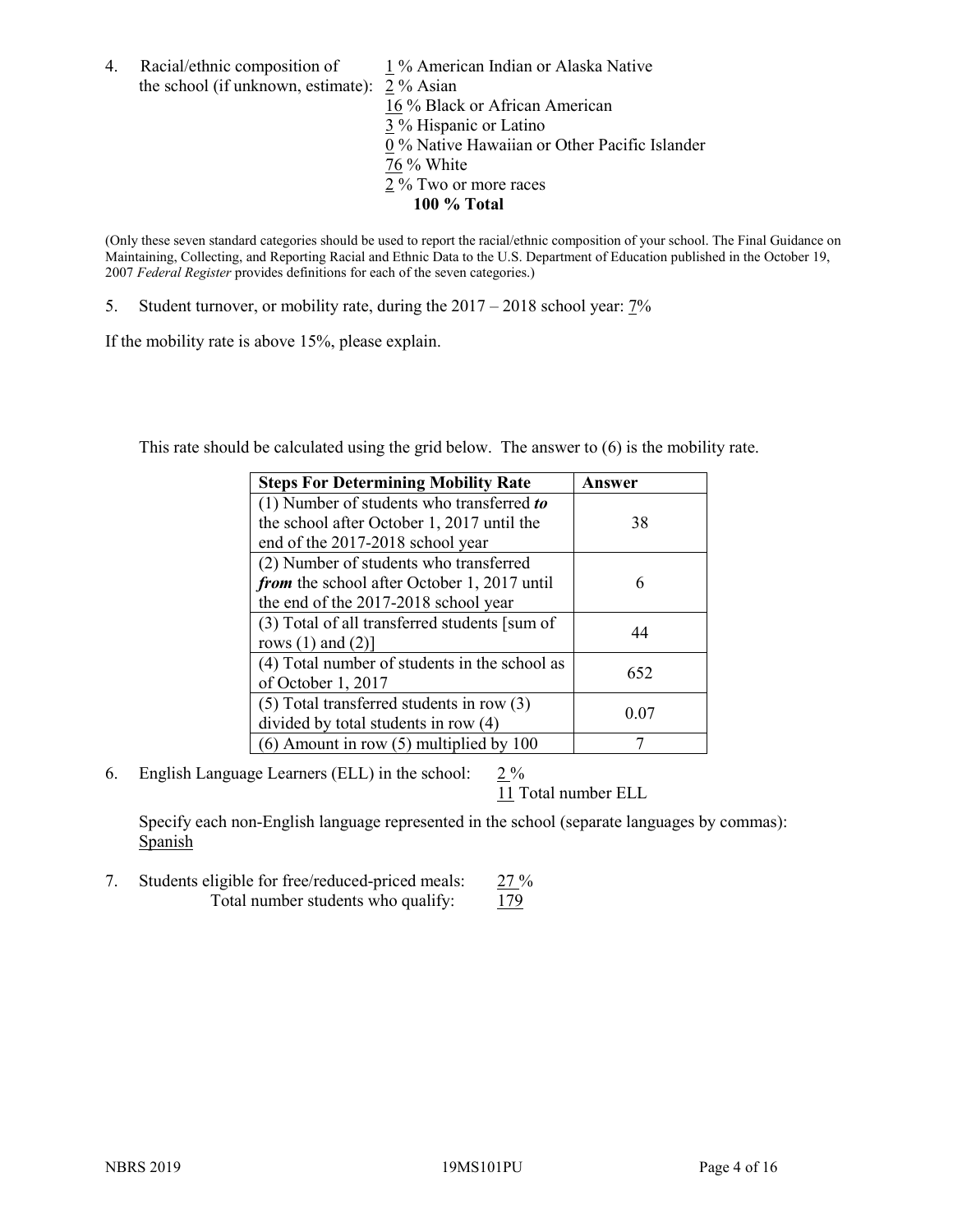51 Total number of students served

Indicate below the number of students with disabilities according to conditions designated in the Individuals with Disabilities Education Act. Do not add additional conditions. It is possible that students may be classified in more than one condition.

| 8 Autism                           | 0 Multiple Disabilities                 |
|------------------------------------|-----------------------------------------|
| 0 Deafness                         | 0 Orthopedic Impairment                 |
| 0 Deaf-Blindness                   | 12 Other Health Impaired                |
| 14 Developmental Delay             | 17 Specific Learning Disability         |
| 0 Emotional Disturbance            | 30 Speech or Language Impairment        |
| $\underline{0}$ Hearing Impairment | 0 Traumatic Brain Injury                |
| 0 Intellectual Disability          | 0 Visual Impairment Including Blindness |

- 9. Number of years the principal has been in her/his position at this school:  $\frac{4}{3}$
- 10. Use Full-Time Equivalents (FTEs), rounded to nearest whole numeral, to indicate the number of school staff in each of the categories below:

|                                                                                                                                                                                                                              | <b>Number of Staff</b>      |
|------------------------------------------------------------------------------------------------------------------------------------------------------------------------------------------------------------------------------|-----------------------------|
| Administrators                                                                                                                                                                                                               | $\mathcal{D}_{\mathcal{L}}$ |
| Classroom teachers including those<br>teaching high school specialty<br>subjects, e.g., third grade teacher,<br>history teacher, algebra teacher.                                                                            | 29                          |
| Resource teachers/specialists/coaches<br>e.g., reading specialist, science coach,<br>special education teacher, technology<br>specialist, art teacher, etc.                                                                  | 8                           |
| Paraprofessionals under the<br>supervision of a professional<br>supporting single, group, or classroom<br>students.                                                                                                          | 12                          |
| Student support personnel<br>e.g., school counselors, behavior<br>interventionists, mental/physical<br>health service providers,<br>psychologists, family engagement<br>liaisons, career/college attainment<br>coaches, etc. | $\mathfrak{D}$              |

11. Average student-classroom teacher ratio, that is, the number of students in the school divided by the FTE of classroom teachers, e.g., 22:1 23:1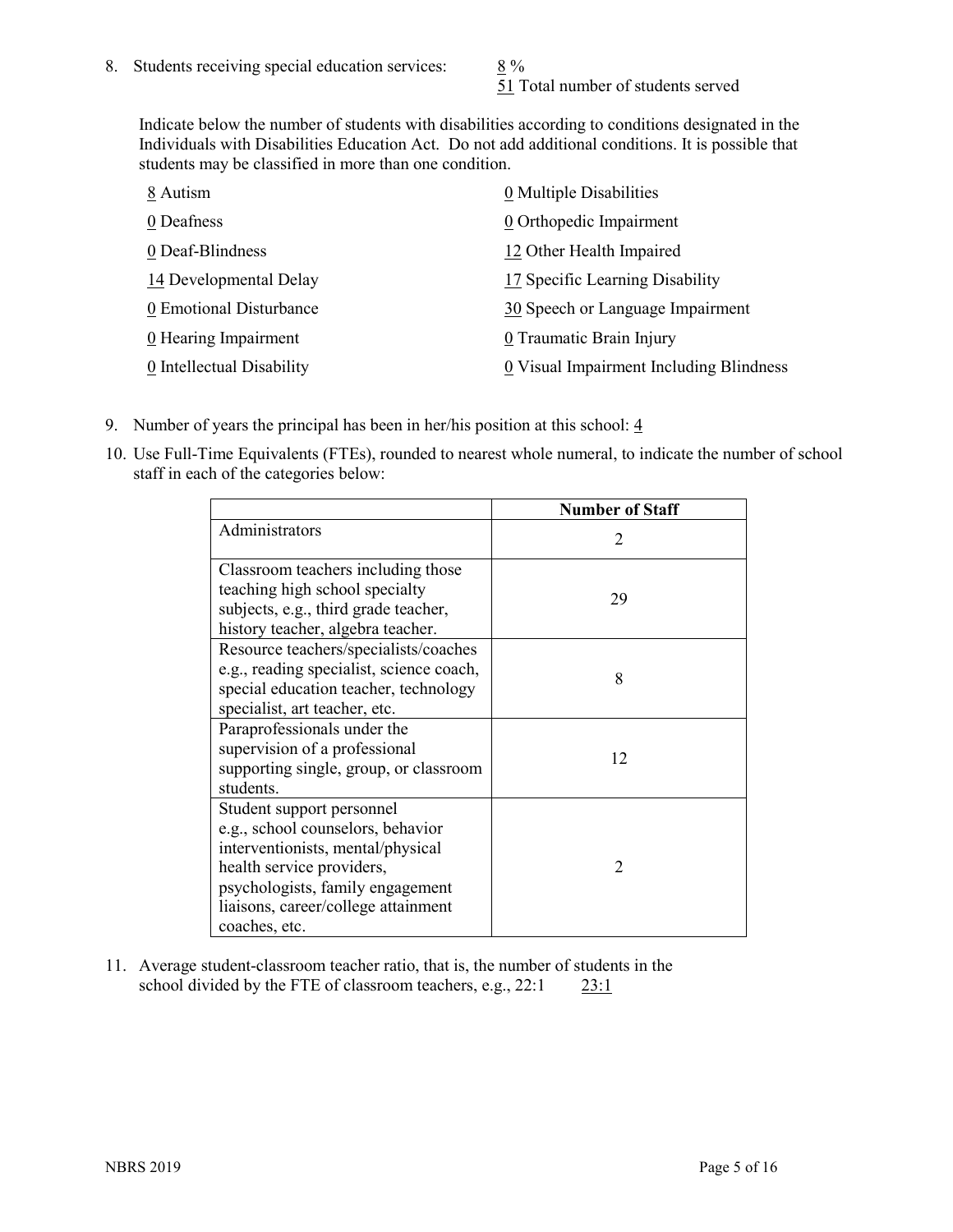12. Show daily student attendance rates. Only high schools need to supply yearly graduation rates.

| <b>Required Information</b> | 2017-2018 | 2016-2017 | 2015-2016 | 2014-2015 | 2013-2014 |
|-----------------------------|-----------|-----------|-----------|-----------|-----------|
| Daily student attendance    | 96%       | 96%       | 95%       | 96%       | 95%       |
| High school graduation rate | $0\%$     | $0\%$     | $0\%$     | $0\%$     | $0\%$     |

#### 13. **For high schools only, that is, schools ending in grade 12 or higher.**

Show percentages to indicate the post-secondary status of students who graduated in Spring 2018.

| <b>Post-Secondary Status</b>                  |       |
|-----------------------------------------------|-------|
| Graduating class size                         |       |
| Enrolled in a 4-year college or university    | $0\%$ |
| Enrolled in a community college               | 0%    |
| Enrolled in career/technical training program | 0%    |
| Found employment                              | 0%    |
| Joined the military or other public service   | 0%    |
| Other                                         | $0\%$ |

14. Indicate whether your school has previously received a National Blue Ribbon Schools award. Yes X No

If yes, select the year in which your school received the award. 2007

15. In a couple of sentences, provide the school's mission or vision statement.

We follow our district's motto, "Every Decision. What Is Best for Children. Every Time," and subscribe to our district's mission to "inspire each student to become a problem solver, a lifelong learner, and a productive member of society."

16. **For public schools only**, if the school is a magnet, charter, or choice school, explain how students are chosen to attend.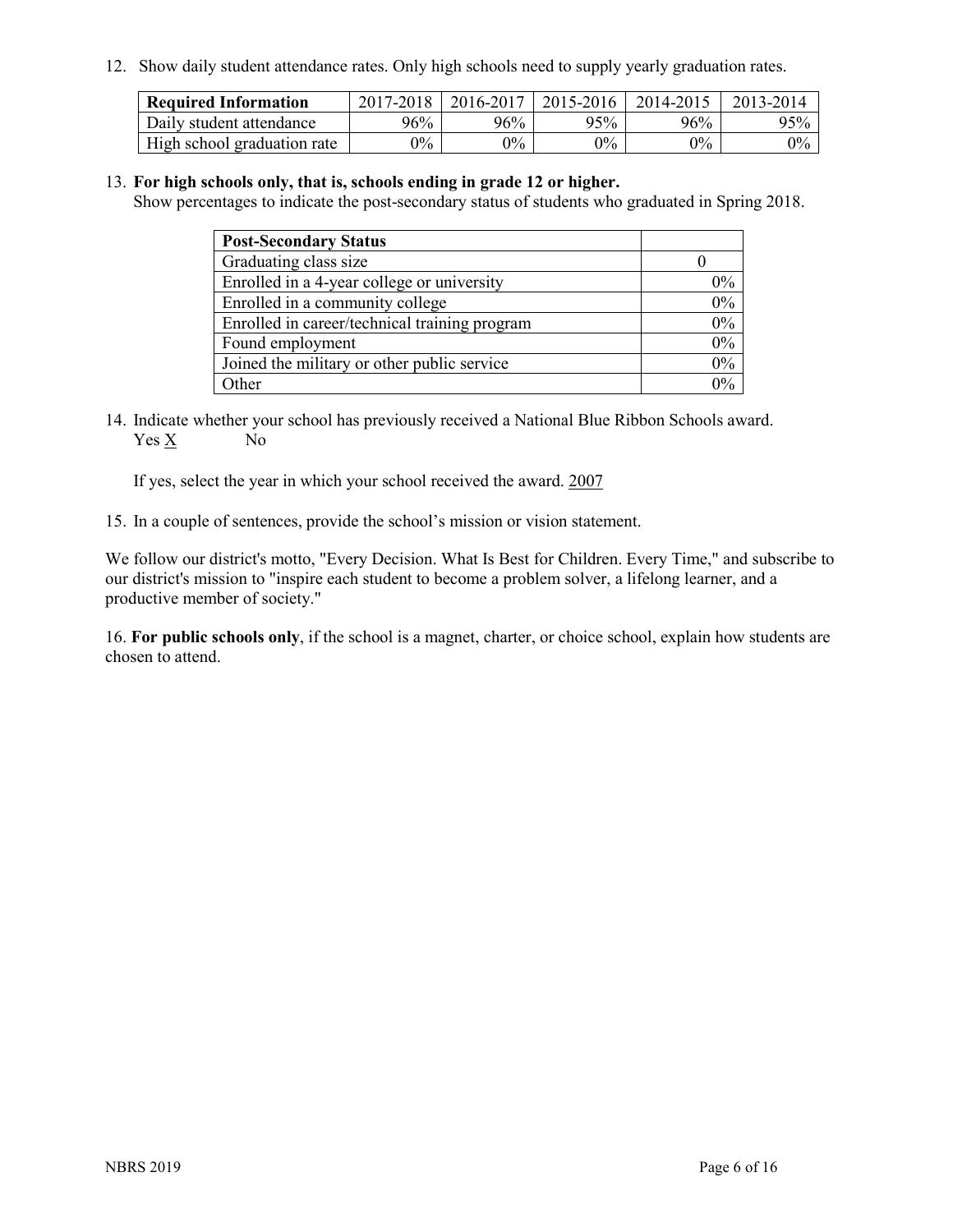# **PART III – SUMMARY**

Bayou View Elementary School (BVE), a National Blue Ribbon School located in Gulfport, MS, is the largest of seven elementary schools in the Gulfport School District, serving approximately 684 students in grades K-5. We are on the central Mississippi Gulf Coast, conveniently located between Mobile, AL to the east and New Orleans, LA to the west. A certified staff of 42 dedicated employees serves the instructional needs of every child, aided by an enthusiastic and qualified support staff of 26 classified employees. Our special education department includes one self-contained life-skills classroom program for K-2. The highlyqualified teacher of the class is aided by two full-time, classified staff trained by Colorful Minds in Autism and Behavioral Services using ABA Therapy. We have three QUEST gifted classes that serve lower and upper grades. We have a full-time nurse, speech-language pathologist, guidance counselor, art teacher, music teacher, media specialist, and physical education teacher. All students receive instruction in all standard academic disciplines, as well as the extra-curricular disciplines of art, music, library sciences, and physical education. Mandarin Chinese was taught in conjunction with the students' art classes, serving grades K-5. French will be taught to our students in May. Fourth and fifth grade students may enroll in strings class, which is taught two days per week and feeds into our district's internationally-acclaimed secondary orchestra program.

Challenges unique to our school include the large number of families who can afford private school education for their children. An increased number of these families have chosen to attend our school and have remained in the last three years. Our enrollment has increased from 634 in 2016-2017 to 684 in 2018- 2019. Fortunately, we have a very involved parent base who expects us to maintain our high standards and achievement of excellence. Bayou View has also steadily increased our scores for all state accountability tests in the last four years.

BVE has continued to thrive after a change of administration in 2015, at which time the former administration had been in leadership for 15 years. Nine teachers and one counselor, who were integral to the school's culture of excellence, joined the former administration in transferring to a low-performing, neighboring elementary school within our district, leaving new administration and faculty to continue BVE's rich culture and high expectations.

At Bayou View Elementary School our vision is driven by our philosophy: Every Decision. What Is Best for Children? Every Time. Through this vision, we realize our district's mission statement of inspiring each student to become a problem solver, lifelong learner, and productive member of society. Our philosophy and mission demonstrate that we are completely child-centered, and we strive to meet the full educational needs of each student.

Our curriculum is based upon the Mississippi College and Career Readiness Standards that have been in place within the Gulfport School District since 2011 in all grades (K-12). The standards were developed in collaboration with teachers, school administrators, and experts to prepare our children for college and a 21st century global economy. We assess learning in reading/language arts, math, and science every nine weeks through district-mixed practice assessments, and we use the results to determine mastery of these standards. Bayou View Elementary also utilizes i-Ready to develop individualized instruction that assists with meeting individual students' needs.

To continue our quest for excellence, several parent nights are held throughout the school year. These nights focus on improving literacy, math/science skills, and the connection between home and school. In addition to improving academics, BVE's counselor prepares our youth for the future by organizing an annual K-5 Career Fair, where children are exposed to a plethora of careers. The counselor regularly teaches students the importance of filling another's bucket through character education and teaches our students the importance of maintaining a bully-free school zone.

Not only are BVE's students' academics and behavior a focus, but their health is also strengthened through the Project Fit Grant from Blue Cross and Blue Shield of Mississippi awarded in 2015-2016. Our school offers a successful Running Club in grades 2-5, and we subscribe to fostering a healthy, active lifestyle.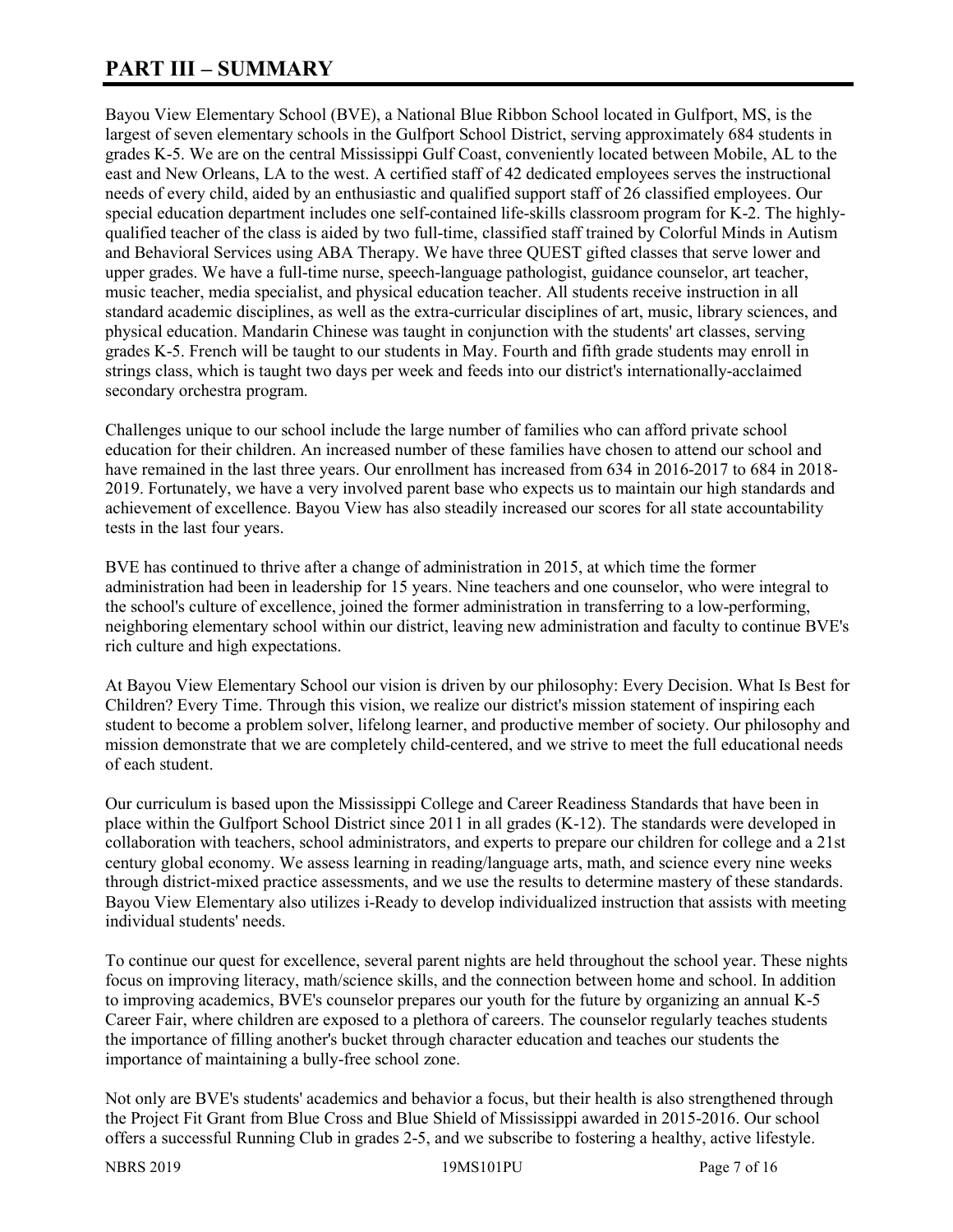Faculty members, administrators, and our school secretary model an active lifestyle and participate in local marathons with students, such as the Mississippi Gulf Coast Marathon. Our students are highlighted and featured on local promotional posters and in social media.

Bayou View Elementary is an A-Rated elementary school in MS. During the 2016-2017 and 2017-2018 school years, our third grade students achieved a 100% pass rate on the Mississippi Gateway Assessment, which is attributed to our teachers' commitment to excellence in education. Our school has consistently increased our scores in the accountability results for the state. In 2016-2017, BVE was ranked as the number two K-5 elementary school and the number one 3-5 elementary school in MS. In 2018, BVE received the Preps Value Added Award in Mathematics and the Preps value Added Award in Language Arts. This year, we were awarded the Preps Value Added Award in Language Arts. We are the home school of three Life Changer of the Year Nominees sponsored by the National Live Group in 2016-2017, 2017-2018 and in 2018-2019. The BVE QUEST Robotics Team won two first-place awards in the Vex Robotics Competition in 2015-2016, and one QUEST teacher is the only Lego Master Teacher in our state.

We received the USDE National Blue Ribbon School Award in the fall of 2007, after our community was devastated by the destruction of Hurricane Katrina. The entire Bayou View community was proud of this prestigious achievement, which gained us recognition in our city and our state. Our school proudly displays the emblem on the front of our building that reminds us all of the high expectations we have of ourselves and of our youth in Gulfport. Our teachers and administrators wear National Blue Ribbon pins on our name badges to show our commitment to academic excellence, and parents display Blue Ribbon magnets on their vehicles as symbols of pride. BVE is the only elementary school in the Gulfport School District that has received the USDE National Blue Ribbon School Award. As a result, many students are granted in-district transfers, and a multitude of families in our county pay tuition to attend our school. This award inspired our esteemed faculty to lead and to share within our district and beyond. We are a beacon for other elementary schools in our state and along the Mississippi Gulf Coast, who visit us to observe our best practices and successful programs that have resulted in high student achievement for our students.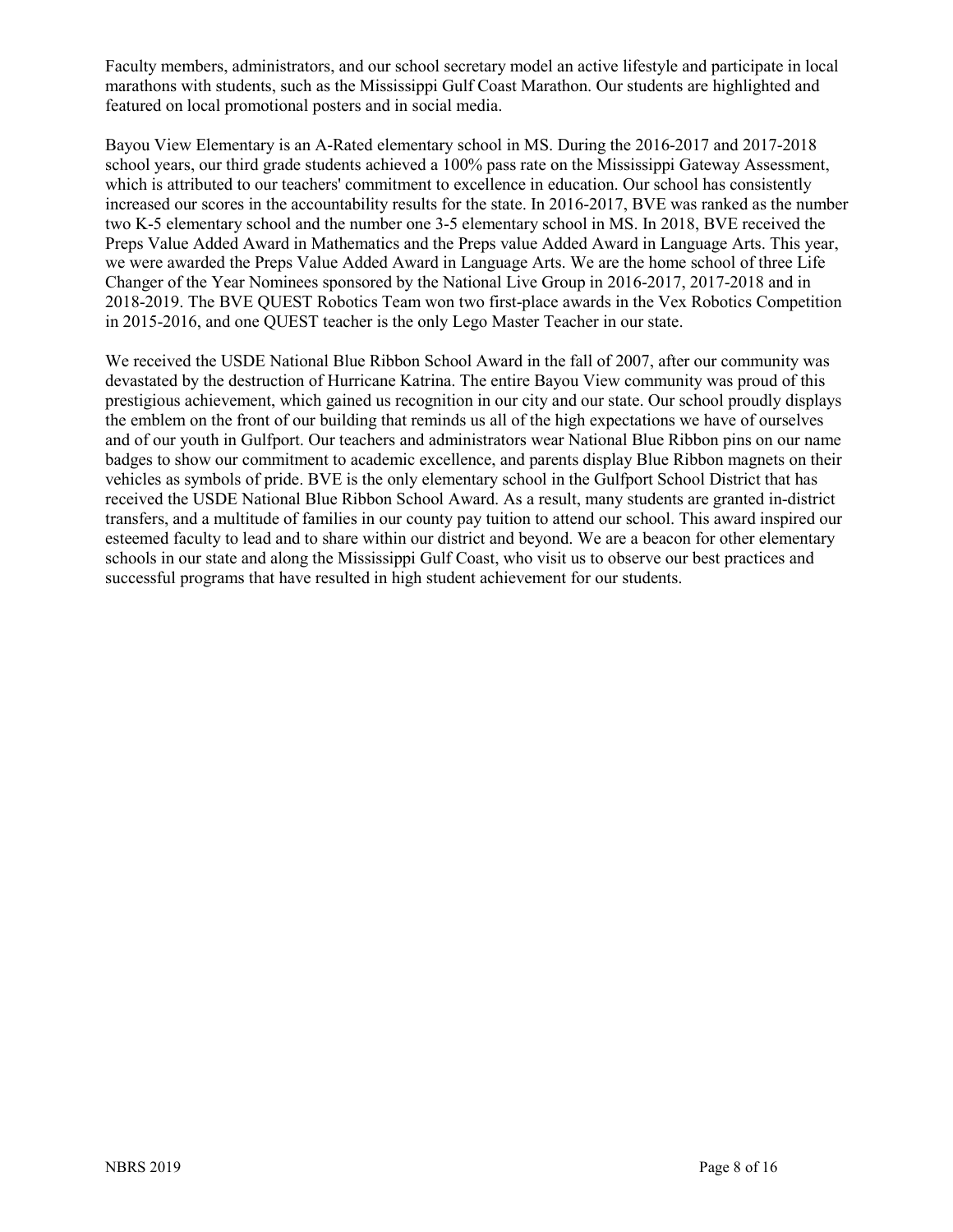#### **1. Core Curriculum:**

#### **1a. Reading/English language arts:**

Bayou View Elementary participates in the state-mandated MAAP testing. Our 3-5 students are assessed yearly in the areas of reading/language arts, and mathematics. Fifth graders also take the state-mandated science test. Our teachers utilize numerous formative assessments and Standards Mastery Assessments via i-Ready. Bayou View Elementary's reading and language arts program is based on Mississippi's College and Career Readiness Standards. Although we utilize Curriculum Associates Ready Reading as the basis of instruction, we believe that relationships with students are of paramount importance. All students complete a diagnostic test in the fall that places students on three different levels: Green (on grade level), Yellow (1 year behind grade level), and Red (2 or more years behind grade level). Once students have completed the fall diagnostic test, teachers structure their differentiated reading groups based on the diagnostic results targeting students' academic strengths and weaknesses. Students also complete another diagnostic in the winter and spring. Our teachers supplement Ready Reading with their own material and resources based on their extensive knowledge of their students and delve further into the standards by creating engaging lessons that pique students' interests and meet their unique learning styles. In addition to using Ready Reading, students also are required to log 60 minutes of usage on the computer counterpart to Ready Reading, i-Ready. I-Ready is individualized and assists students to grow in the areas that the student needs the most. Not only do we use the Curriculum Associates program in our school and district, but we also pioneered the design and usage of the program for the state and nation.

To encourage the love of reading, Bayou View Elementary uses district novel studies and the Accelerated Reader program where students earn points when they reach their AR goal. Students who reach their AR goal are celebrated in the school each quarter with activities such as M and M's on the Monkey Bars, Skittles on the Swings, Popsicles in the Park, and visits from the high school basketball and football teams. The principal shares the books she reads on a prominent bulletin board in the hallway, which sparks book students' book selections. Our Literacy Coach shares videos of herself reading children's books on Facebook, and guest readers visit our campus almost daily. At the end of the year, all students who reach AR goals attend a Glow Party in the gym. Bayou View Elementary also has themed Literacy Nights that focus on specific standards. These nights are student and parent centered so that parents along with their children can learn side by side.

#### **1b. Mathematics:**

As with our reading and language arts program, our math program is based on Mississippi's College and Career Readiness Standards. Curriculum Associates Math Ready is also the basis of instruction. Students also complete a fall math diagnostic that places them on three different levels. From these diagnostics results, teachers structure their differentiated math groups. Students are also required to log 60 minutes in the i-Ready math program, which is individualized. Our goal is to grow our students to proficiency and beyond. Growing our bottom 25% is a daunting task; however, we have several students who are already proficient in the beginning of the year. Growing our proficient students to excel to be more proficient or advanced is more difficult than growing our struggling students. In grades 2-5, our gifted teachers assist with our advanced students in targeting math standards that pose difficulty for our advanced students.

We also incorporate a math program called ST Math that our students love. ST Math centers on teaching foundational visual concepts, then connects the ideas to the symbols and language. With visual learning, students are better equipped to tackle unfamiliar math problems, recognize patterns, and build conceptual understanding. Without language barriers, the problem is accessible to all students, regardless of skill level or language background. The principal makes morning ST Math shout outs on announcements to recognize those students who have completed 100% of their math syllabus and creates a special congratulatory Facebook post using Canva for each student achieving 100% completion. Students participate in afterschool math learning through the Crazy 8's Program sponsored by our Math Lead to show math is fun and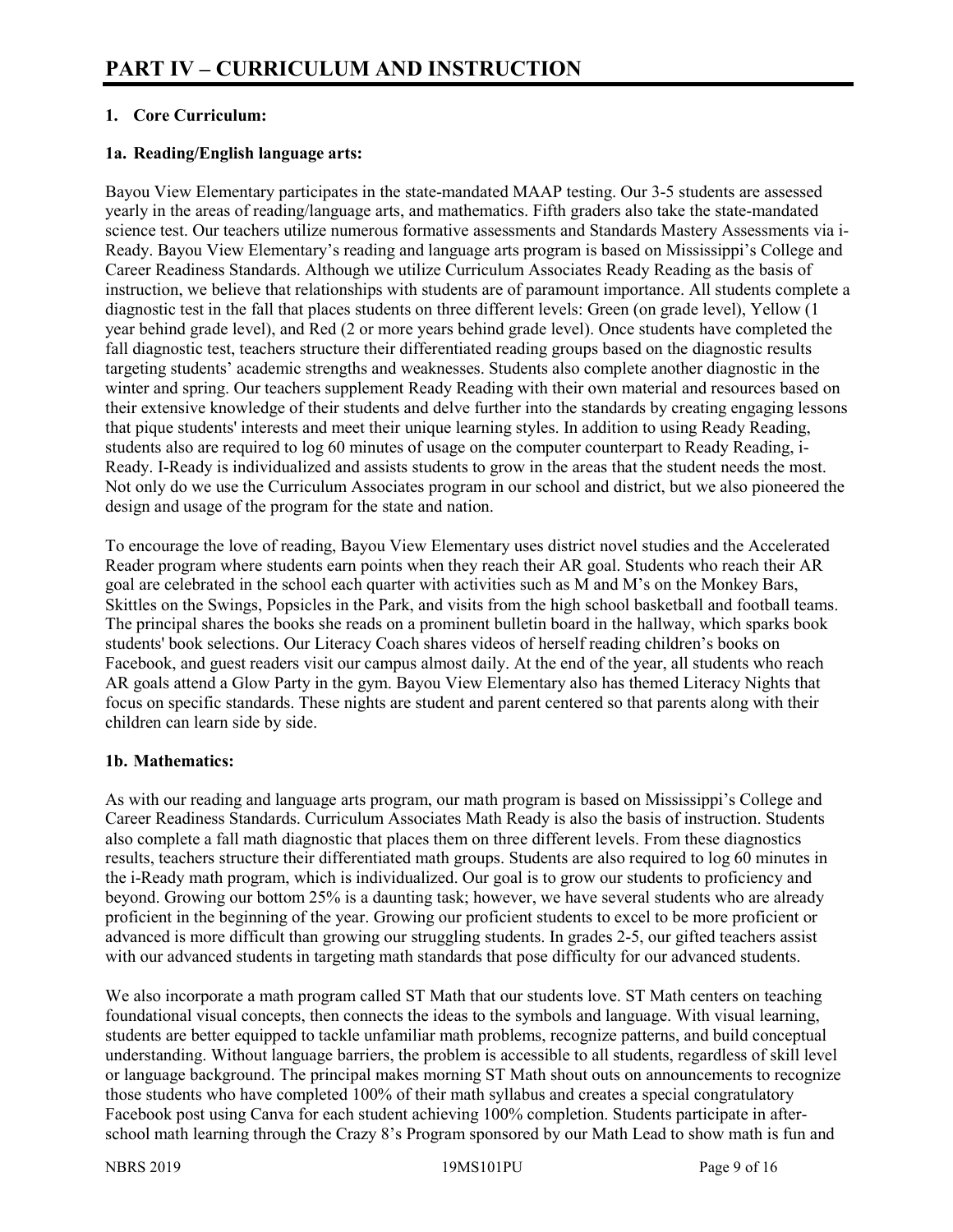relevant to their lives. They engage in unique, high-energy math activities that generate the excitement of our students with varying math abilities.

## **1c. Science:**

BVE begins minds-on hands-on science instruction in K-5. Our science instruction follows a district-aligned pacing guide based on the Mississippi and Next Generation Science Standards. Teachers use quality district curriculum resources, and grades K-1 team with 5th graders who bring science literature to life through leading reading and hands-on STEM activities. In grade 2, teachers begin integrating scientific inquiry activities into their daily routines. Students are encouraged to ask questions, create their own hypotheses, and conduct tests followed by analyses and conclusions. In grades 3-5, science instruction becomes STEM focused where students are given a task or problem and have to create a solution. Students learn how to use the engineering design process and understand various constraints. These challenges require them to think creatively to solve the problem or design a solution. Grades 4 and 5 students are departmentalized and take a science class taught by a National Board Certified Teacher who utilizes the researched-based, interactive science curriculum program called STEMscopes. This program includes a digital interactive learning platform, videos, digital games, informational text, assessments, and digital labs. Students eagerly explore the hands-on kits designed to complete both inquiry and STEM activities. BVE incorporates STEM activities to provide hands-on engineering designs to meet real-world problem solving and critical thinking tasks. Students use Google classroom, Kahoot, Nearpod, and digital microscopes while engaging in kinetic, experiential, and digital lessons. Fifth grade students learn to improve their environment by creating water infiltration systems. Our young scientists create stellar science fair projects that feature experiments that intrigue their peers and encourage others to conduct further investigations. Each year many of our students are regional and state winners. Our 3rd graders participate in a local cabbage-growing contest and learn how best to cultivate healthy vegetables. Science teachers use non-fiction novel studies that complement the curriculum and appeal to students such as Harnessing the Wind.

## **1d. Social studies/history/civic learning and engagement**

BVE enriches student learning experiences with impactful lessons in the areas of Social Studies, History, Civic Learning and Engagement through authentic, engaging and diverse ways. Our goal is to expand our students' views of the world's wonderful diversity by increasing global awareness and multi-cultural integration in lessons. First and foremost, in planning we follow our state's curriculum. We bring to life geography though our school's Geography Bee each year even having students compete at the district and state levels. Teachers utilize Google Earth in their lessons on Chromebooks and use our computer lab and Chromebook carts to support student engagement and foster connections to the outside world. Our students make use of National Geographic Giant Maps and MS Traveling Trunks to connect to ideas about our history in conjunction with an enrichment unit on MS which includes notable Mississippians and our state flag, flower, song, historical artifacts and reference materials. The whole school gets involved with Mississippi trivia each morning as a challenge by administrators, and students research and submit answers. Subsequently, our students are excited and curious about our state and the world around us.

Our 5th graders collaborated on a Mock Voting project with the AP Government class at the high school which included live debating via Skype, campaigning and debating in the classrooms, a culminating debate hosted by the high school students at the high school auditorium one evening, and a final vote which went along with Mississippi's Promote the Vote. History and historical figures are brought to life annually through our 2nd Grade Living Wax Museum. We have WWII guest speakers and visits to our Armed Forces Retirement Home for Veteran's Day and to decorate their Christmas trees each year. Students are immersed in our country's history through Colonial America experiences in novels, reader's theater, group technology projects, high-quality, non-fiction books and articles. Fifth grade Mass Choir, which combines all district 5th graders, present a program of American Freedom, and our 1st graders create National Symbols Projects. On the 50th day of school, our 3rd grade hosts a 50's Day that involves extensive research and activities appealing to all families. Nearpod and Google Suite are also used for classroom discussions, collaboration, and for the sharing of ideas. writing projects, and slide presentations.

NBRS 2019 Page 10 of 16 For the 200th Anniversary of Mississippi's statehood, we focused on Mississippi's rich history and culture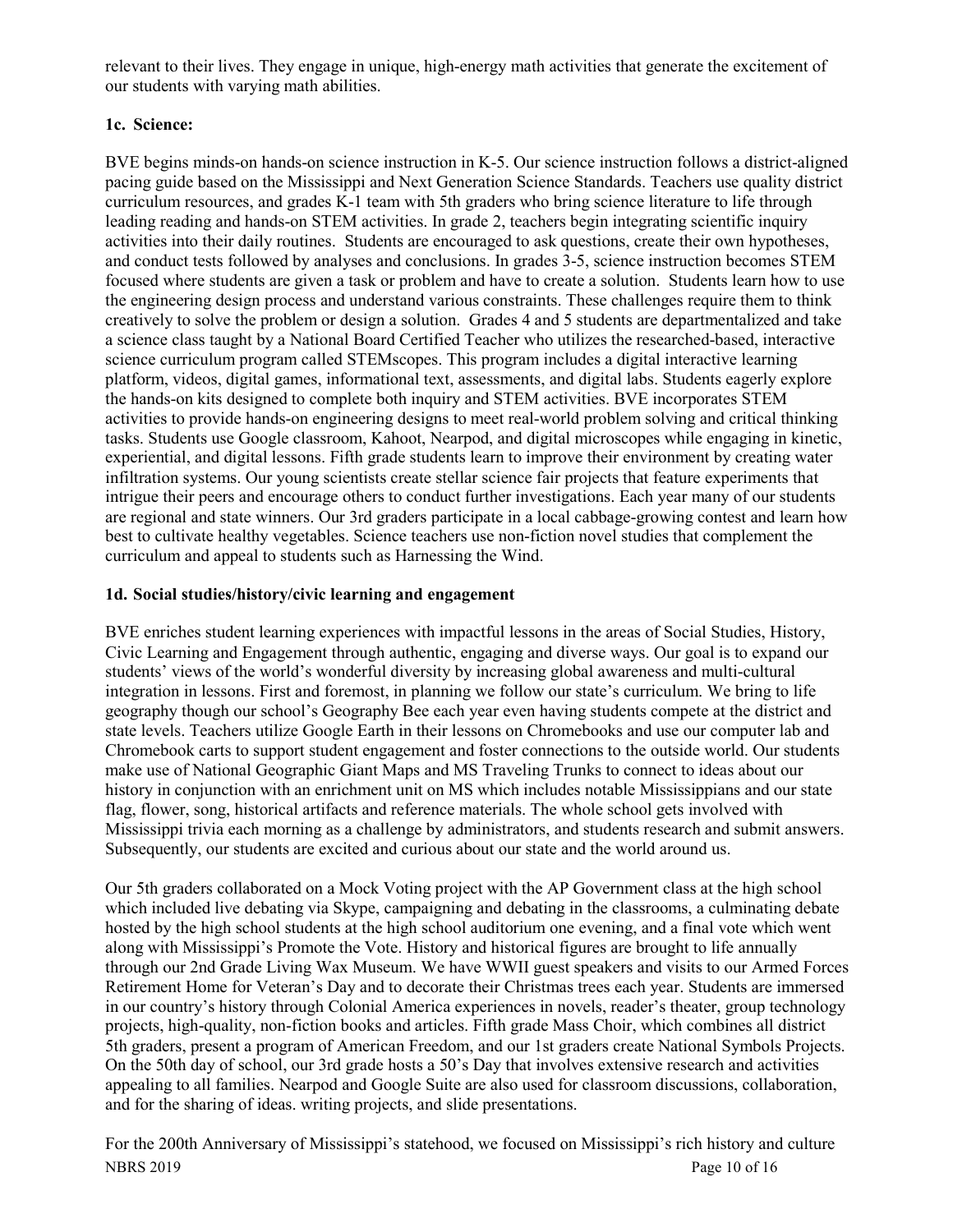and participated in Mississippi My Home musical and informational program. In fostering the development of productive members of society and global citizens we use Time for Kids magazine, focus on cultural awareness through holidays around the world, celebrate Black History Month and women in history, as well as celebrate International Dot Day to inspire students to make their mark in the world. Our students engage in field trips to coast locations such as the Institute for Marine Mammals, the Lynn Meadows Children Discovery Center, the Port of Gulfport, and the Ohr-O'Keefe Museum to explore interactive learning stations about natural resources, boating, shrimping, crabbing, coast culture, and local history.

#### **1e. For secondary schools:**

# **1f. For schools that offer preschool for three- and four-year old students:**

## **2. Other Curriculum Areas:**

At BVE all students in grades K-5 are afforded general music class for 55 minutes per week. Students follow the National Core Arts Standards and 2017 Mississippi College and Career Readiness Arts Learning Standards by performing, creating, responding to and connecting with music through singing, creative movement, dancing, playing instruments, and guided listening. Students are exposed to music from numerous genres, languages, and cultures. The curriculum is a combination of Kodaly and Orff and is derived from Game Plan, Music Play and Share the Music, along with numerous additional resources. Our music teacher also ties lessons to all subjects across the curriculum including language arts, math, social studies, science and physical education. Each grade level performs a vocal concert annually, including a district Mass Choir festival and concert performed by all fifth graders district wide. Fifth grade students may also audition for the Statewide Honor Choir where our school has had students participating consistently for the past 10 years. In addition, students in grades 4 and 5 learn to play the recorder. There is also an orchestral string program for students in grades 4 and 5.

The school has a wide range of reading opportunities for all students. The library is the hub of learning for the school, and reading is required in all academic areas. The use of book-reporting, literature circles, book talks, and a reading fair provide other avenues for successful reading development. We have instilled a love of reading in our students which is a strength of our curriculum and school culture. Our library program is based on flexible scheduling so our library media specialist and classroom teachers can engage in collaborative planning and delivery of information literacy instruction. We implement an active instructional program of information literacy that is integrated into curriculum content and targeted towards learning curriculum content and skills, as well exceed the resource recommendations of 20 books per students. Student focus groups suggest titles and book topics to include in our extensive library collection, and our circulation rate is exemplary.

Our elementary school is the home of Brittany Reese, United States of America Olympic Gold Medalist in the long jump and seven-time world champion. Good sportsmanship is modeled and chiefly taught by our National Board Certified PE instructor. BVE believes that encouraging youth to be physically active has many benefits in the classroom, building teamwork, and developing teacher-student relationships. The health and wellness of our students are priorities at BVE, and we offer students in grades 2-5 a Running Club which meets after school twice per week. Volunteer teachers created and supervised this after school program where over 100 students participated. Program participation ensure students learn proper stretching, running form, pacing, nutrition, and hydration. Our school had over 80 student participants in The Chevron Mississippi Gulf Coast Kids Marathon, a three-day racing event. BVE proudly won the school category (in 2017 and 2018) bringing home the \$500.00 award both years that was used for physical education classes.

NBRS 2019 Page 11 of 16 Art instruction is provided to K-5 students by a full-time art instructor who is a local artist herself. Students visit museums, have their own work displayed in the Ohr-O'Keefe Museum, enter art contests, and prominently display their art work throughout the school. We teach the arts standards to empower and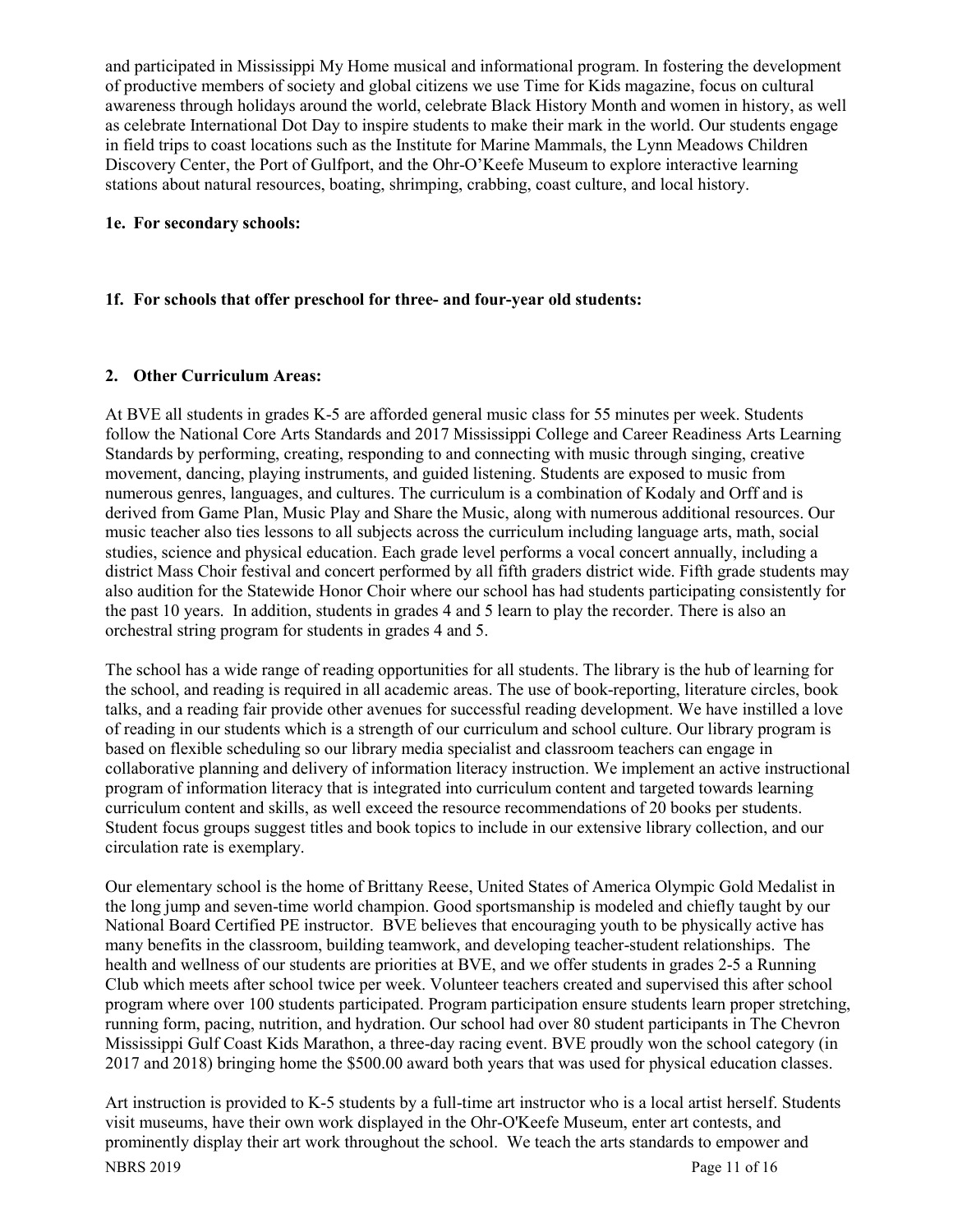inspire our students to explore the many facets of the arts and prepare them for a lifetime of engagement with many artforms and media. Our activity teachers of library, art, music, and physical education infuse their lessons with cross-curriculum connections including curriculum including language arts, mathematics, social studies, science and physical education, as well as tutor and assist students during the school day.

#### **3. Special Populations:**

To meet the needs of struggling students, BVE implements several research-based programs with fidelity. For our EL population, students visit a resource room to focus on their individual needs. EL students also use an intervention program called Imagine Learning to strengthen their reading and language skills with an exceptional bilingual teacher assistant. To address our special needs population, our SPED teachers support students with Individualized Education Plans using an inclusion model. Our SPED teachers learn the standards and co-teach with the regular education teacher. In our inclusive classroom, both teachers weave in specially-designed instruction and support that help students make progress. SPED teachers also use the SONDAY system and Phonics for Reading for their SPED students that focus on phonics, phonemic awareness, fluency, comprehension, and sight words to close any students' gaps.

For students in our bottom 25% based on prior MAAP testing in grades 3-5 or on the fall diagnostic results, BVE implements educational interventions to assist with growth. Students attend our BOOST class five days a week for forty-five minutes. During BOOST, our academic interventionist works with small groups of students who struggle with phonics and phonemic awareness instructing them using Project Read. The teacher instructs students by applying sound and symbol knowledge using targeted multisensory activities and direct instruction. Students in our bottom 25% who struggle with comprehension also receive BOOST services 5 days a week for forty-five minutes. In BOOST, they receive targeted instruction on core strategies using i-Ready's CARS and STARS. CARS and STARS is a combination of assessment and instruction that effectively work together to improve reading comprehension. During STARS and CARS intervention time in BOOST, students are taught necessary essential tools to improve their reading comprehension. The academic interventionist guides the explicit, targeted instruction based on individual student needs using short, engaging passages. In addition to targeting phonics and reading comprehension, students in the bottom 25% who struggle with writing receive Project Read's Written Expression during BOOST 5 days a week for 45-minute sessions. During this individualized instruction, the academic strategist focuses on writing sentences and developing paragraphs using sequential instruction to develop the basic skills of writing. The activities evolve sequentially from simple to complex sentence-building and ultimately to paragraph composition. Not only do our bottom 25% receive these interventions, but they are also given monthly growth monitoring checks through i-Ready to measure the students' progress from their interventions. Student academic successes are celebrated to breed future success. In the classrooms, teachers individualize their instruction to target their students' areas that need improvement using the Individualized Grouping Profile (IGP) from i-Ready Reading and i-Ready Math. These grouping profiles organize groups based on their performance across the domains. In addition, to IGP's, teachers utilized FOCUS books that target certain skills. These books target main idea, compare and contrast, cause and effect, sequencing, and inferencing. Teachers instruct students in small groups using the FOCUS books. We also offer Sea Star Academy tutorial after school three times a week for an hour in all grades to assist with closing academic gaps.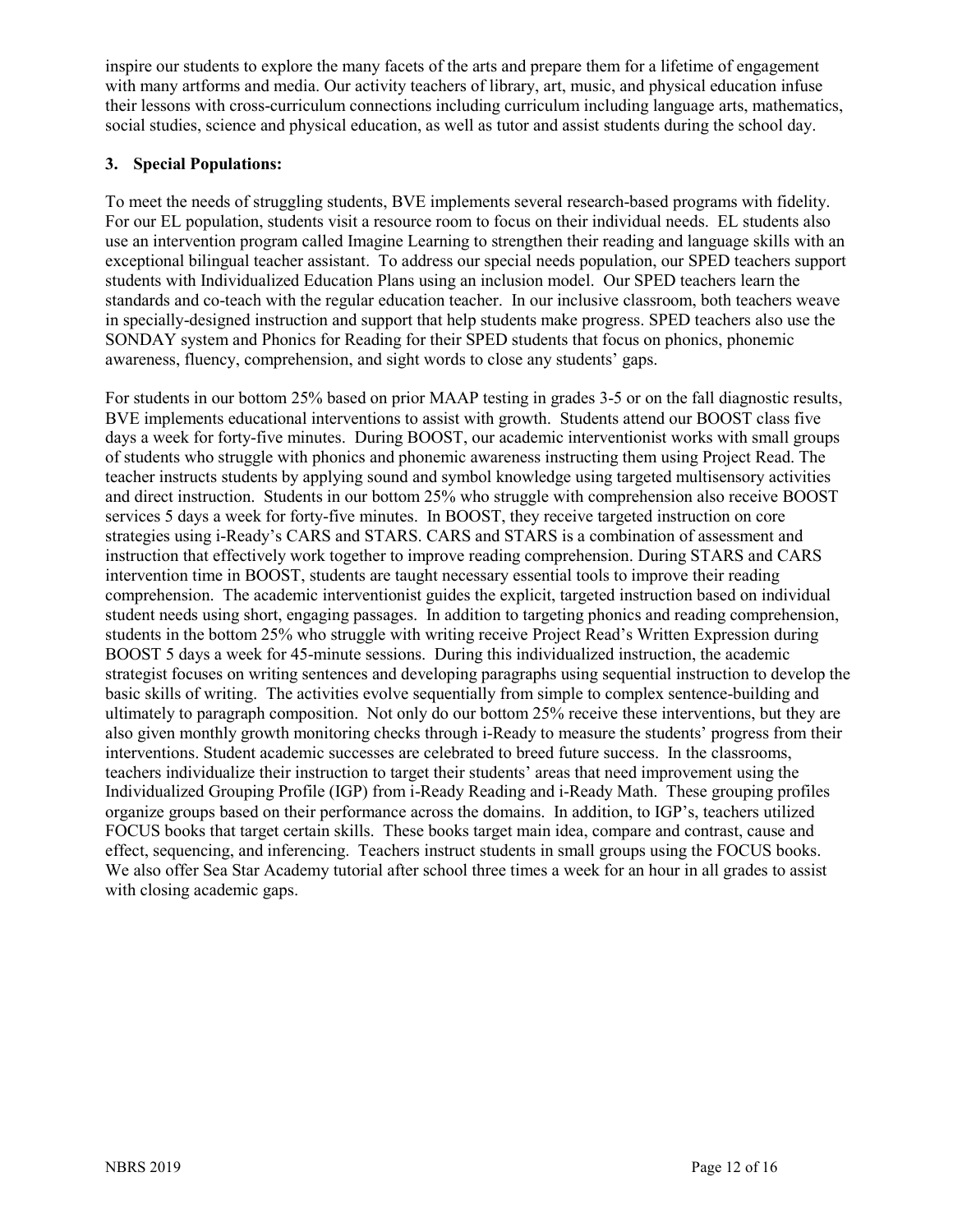#### **1. School Climate/Culture:**

Bayou View Elementary is committed to a culture of high expectations for all students and staff, which has resulted in a continuous increase in student achievement. Each staff member wears the district's and school's motto on his/her staff ID badge and sees it daily, which serves as a constant reminder of our purpose and mission. This practice encompasses and embodies the decisions that are made and the planning each teacher does daily to meet the needs of the whole student. On a class rotation basis throughout the year, fifth grade students lead the school in the Pledge of Allegiance and the district's mission statement each morning on our daily announcements. The Flag Patrol raises and lowers our flag each day. Our BVE Student Council is comprised of 5th grade students who serve under the direction of a veteran National Board Certified Teacher who helps them develop leadership skills. Members act as school ambassadors and provide outreach to the community such as the Veterans Retirement Home. Individual education plans and support are given to encourage all students to put forth their best efforts.

Each morning begins with an announcement featuring one of Ron Clark's Essential 55 tailored to our students. These positive rules, examples, and vignettes set a positive tone for the day. Our morning practices and rituals connect the students, staff, and visitors by providing them with a sense of community. Bayou View Elementary is a community within the community of Bayou View. We were recognized as a Kindness Certified School this year due to our efforts to promote positivity, kindness, and anti-bullying initiatives, and activities. The administration and staff take pride in the ability to grow the whole child, academically, socially and emotionally. Students may be assigned to one teacher, but students have the full support of the faculty and staff because all staff share and communicate the We Believe in YOU attitude. We believe all students can learn. We believe students need multiple opportunities to grow and blossom as individuals. We believe that lessons should be student centered and differentiated to meet the needs of ALL learners. Students and teachers feel valued, supported, appreciated, and thus, empowered.

Opportunities for students to lead abound at Bayou View Elementary. Student council assists with projects within the school setting but also reaches out to the community. Students receive positive phone calls home and are sent post cards each nine weeks to applaud successes within the classroom. Incentives and awards are given for students reaching their ST Math goals, Accelerated Reading Goals, and i-Ready Growth Goals. Honor Roll Parties sponsored by the PTA and administration celebrate students making honor roll in grades 3-5 each nine weeks. Shout outs to students are given on the morning announcements for students who have earned 100% of their ST Math goal. Recently, students earned a visit from JiJi the mascot for ST Math because so many met their goal. Students also earned a visit from Snargg, the i-Ready character.

Students are not the only ones celebrated at Bayou View Elementary, but the teachers are also recognized and revered. The administrators provide weekly recognition and celebrate accomplishments in academics, attendance, and behavior. Each quarter teachers receive duty free lunch in which they are provided the opportunity to leave campus for a special lunch with their grade-level colleagues. During Teacher Appreciation Week and the Twelve Days of Christmas, special activities and lunches are planned for staff by the administration and the PTA.

#### **2. Engaging Families and Community:**

Because we value positive relationships, our school offers multiple opportunities to engage families and the community. Families and community help us maintain our exemplary school status. Bayou View Elementary has an open-door policy. Parents, community members, and prospective students are welcome to visit the school to enjoy lunch with their child, tour the school, or share a story in their child's classroom. The Bayou View PTA is very active and supports the school by holding fundraisers during the year. Our Friends of BVE initiative raises thousands of dollars to help fund technology and quality learning experiences and resources for our students, which immensely helps financially support our non-Title school.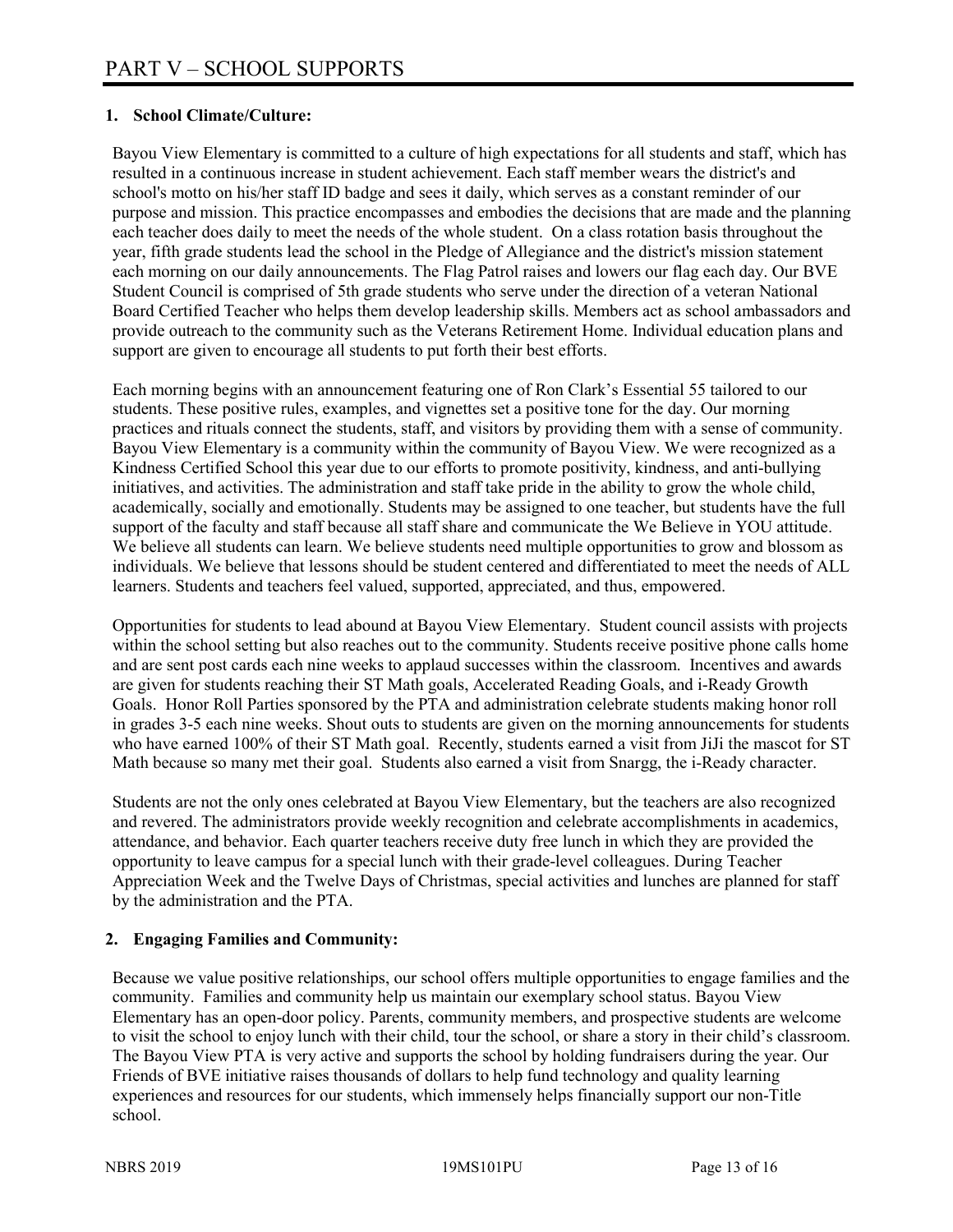The PTA plans and hosts our traditional Family Picnic and uses Parent Square to communicate and share information with families. The Viking View, a weekly parent newsletter is sent home, emailed, and shared via Parent Square and on Facebook. Our One Call Now communication system is used in addition to Remind to keep parents informed. Social media such as Facebook and Twitter keep families and the community abreast of daily and weekly events at Bayou View as well celebrate the successes of the students. Teachers create weekly newsletters and post on their classroom webpages. Multiple marquees and signage are used to notify parents and promote the happenings at the school, as well as recognize our many financial supporters.

The community plays an integral part in preparing for the school year. Before the first day of school, community leaders host a luncheon for the teachers to kick off the school year. This yearly luncheon is followed by a supply drop off in which families are invited to school to drop off supplies and meet the teacher, which helps reduce anxiety prior to the first day of school. From volunteering in BOOST (Building on Our Strengths Together) to reading to classes during Read Across America Day, parents and the community are always welcome and ever-present. Bancorp South hosts a monthly Bank Day in which bank representatives visit, so students can learn fiscal responsibility by making deposits into their own savings accounts that have been set up with the help of their parents. In the fall and spring of each year, our counselor invites the community into BVE to share their careers with students. Each September, grandparents are invited to have lunch with their child to celebrate Grandparents' Day. Grandparents from the community graciously volunteer to eat lunch with our children who do not have their own grandparents or who have grandparents who cannot attend. Each grade level hosts a musical performance under the direction of our music teacher in which all families are invited to attend.

Bayou View Elementary recognizes parents as their child's first teacher by inviting them back to school for Literacy Nights, Math Nights, STEM Night, Science Fair, Reading Fair, Scholastic Book Fairs, and Field Day. These special days provide opportunities for parents to connect with their child in the school setting. During Literacy and Math Nights, parents act as students and interact with their children learning strategies that can be used at home to enhance what is being taught in the classroom. Each year our fifth grade hosts a Newk's Night that brings the Bayou View Parents and families into the community for a night of fun outside the school setting. We welcome parent input and invite them to complete school surveys, so we can better meet their needs and improve our school practices. Administration and Lead teachers collect and review the data to take action and make revisions to benefit our most important clients, the children at Bayou View. From Night of the Arts to Fifties Day, Bayou View hosts a cornucopia of events to connect with its families and community partners. The opportunities for parents, teachers, and the community to connect help establish and strengthen our bond that is critical for our school's success.

#### **3. Professional Development:**

Bayou View Elementary's approach to professional development is to assess our strengths and weaknesses through teacher, parent, and student surveys, achievement data, and classroom observations. Additionally, each year our school strategically aligns professional development with our school-wide goals for the year. Professional Development is attained in weekly PLC's, colleague observations and reflections, staff meetings, district and local offerings, and yearly travel to conferences that support growth and enrichment for our teachers. Our school's primary PLC's occur in weekly team meetings where grade level teachers meet to discuss data, plan instruction and create common assessments. Topics are chosen according to achievement data and teacher needs and interests. These meetings vary per team as dynamics are unique to each group. However, each team's goal is to analyze data and make informed decisions for increasing growth through instruction, differentiation, Sea Star Academy tutoring, and student workshops.

NBRS 2019 Page 14 of 16 Faculty meetings are held weekly or bi-weekly and include professional development in areas of identified need. Administrators use VoiceThread to create flipped faculty meetings that are informational in nature to protect and respect teachers' time. Teachers subscribe to the school's beliefs, values, and norms developed by planning lessons, leading discussions, and sharing in analyzing data while remaining student centered and adhering to the values and beliefs of our school and district. Professional growth for teachers is a priority because we model lifelong learning for our students; therefore, teachers attend workshops and conferences regularly. Capacity is continually increasing, and our school has a highly-accomplished faculty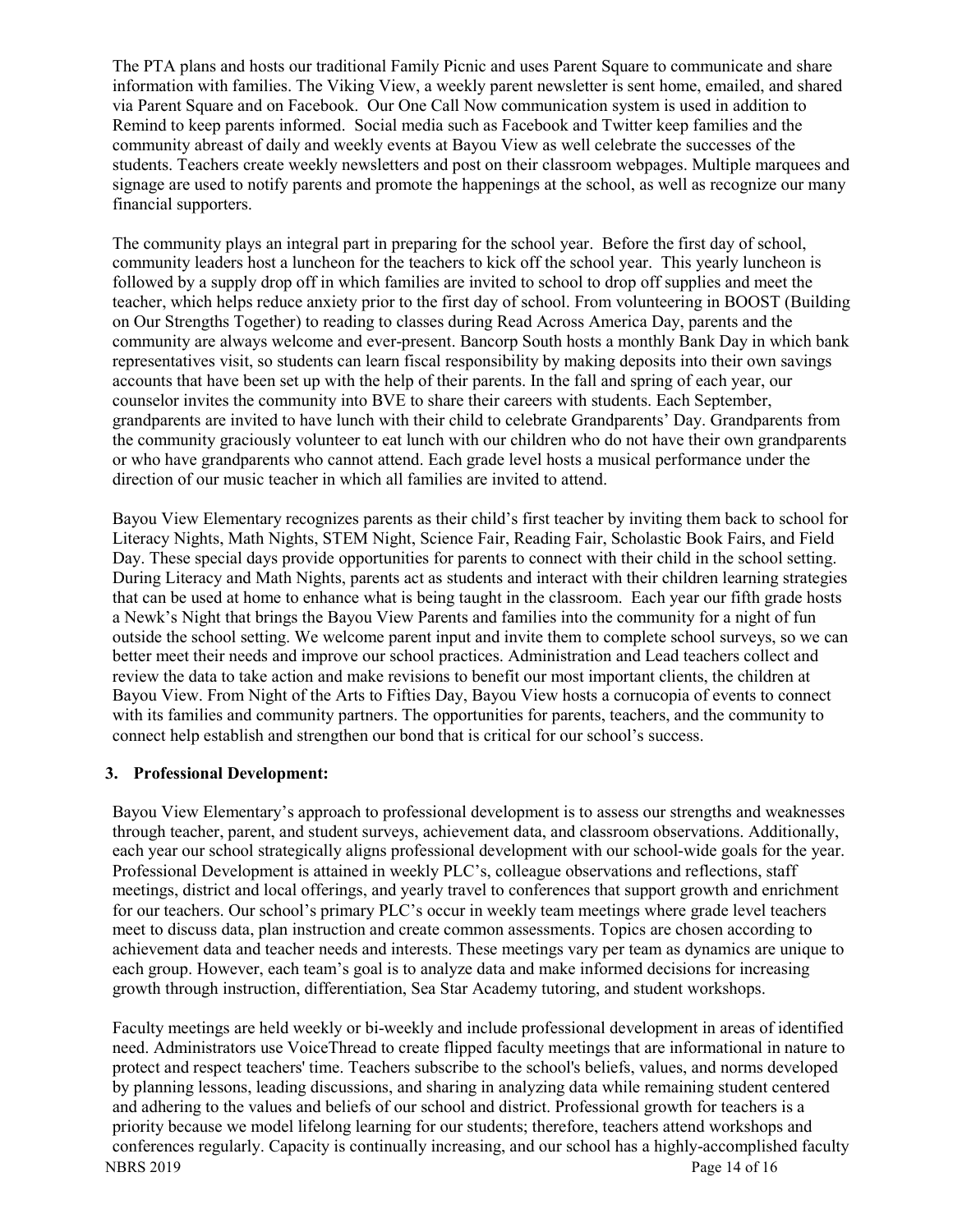who are dedicated to continuing their education and honing their craft. Knowing the link between student achievement and professional growth, Bayou View strives to enrich our teachers with learning they will carry onto their students through best practice, continued dedication, and positive outlooks on education.

To foster collaboration and to improve student achievement, teachers attend the district's Teachers Empowering Teachers' quarterly meetings, site-level grade-level team meetings, site-level focus faculty meetings in which colleagues present, site-level New/Novice Teacher Meetings, site-level Leadership (Design) Team meetings, District Novice Teacher Learning Community meetings, District Master Teacher Meetings, and District Design Team Meetings. BVE has revisited the work of Ruby Payne by participating in a book study of A Framework for Understanding Poverty and has participated in numerous self-selected professional book studies throughout the past four years. BVE administrators and lead teachers were trained by Dr. Alfred Tatum and learned strategies to strengthen the reading and writing of Black males. Teachers skillfully employ Kagan Strategies, Thinking Maps, WOW (Working on the Work), Conscious Discipline, and Project Read.

#### **4. School Leadership:**

Bayou View's strong leadership team is comprised of levels of leadership from administration to lead teacher, literacy lead, math lead, mentor teachers, and team leaders. Every teacher in the school is encouraged to be a leader in the classroom and beyond. All teachers serve on school-wide committees, are assigned district committee placements, and encouraged to have input into school-wide decisions along with parents, students, and community stakeholders. This Team of Excellence works tirelessly to ensure high-levels of success for our school, maintain a positive school climate, build relationships with parents and community, and preserve a reputation of high expectations. Leaders ensure the vision and mission of the school are upheld in every aspect of school business and hold a philosophy of shared leadership and teacher empowerment. Leadership seeks new and innovative ways to promote positive relationships and communications. We consistently extend open door policy to parents, community members, students, teachers, and colleagues whether to visit the school or meet with administrators. Leadership supports the growth of teachers and are committed to retaining quality educators. This Team of Excellence works tirelessly to ensure high-levels of success for our school, maintain a positive school climate, build relationships with parents and community, and preserve a reputation of high expectations.

The principal champions for students and teachers by setting high expectations for both and by setting lofty, but attainable goals for student achievement. Leaders ensure the vision and mission of the school are upheld in every aspect of school business. Leadership seeks new and innovative ways to promote positive relationships and communications. We consistently extend open door policy to parents, community members, students, teachers, and colleagues whether to visit the school or meet with administrators. Leadership supports the growth of teachers and are committed to retaining quality educators. Student and teacher successes are celebrated regularly. Goal attainment is praised and shared on the intercom daily, on social media and in school newsletters. Bayou View's leadership is dedicated to the forward momentum of the school towards reaching its goals and ensuring undeniable success.

To continue our commitment to a culture of high expectations, we communicate with our stakeholders about the school's purpose by publishing this information in myriad ways. In order to sustain increased student achievement, we hire and retain highly qualified, competent, and effective teachers and staff who share our same values and beliefs. These beliefs include increasing student achievement through rigorous, meaningful instruction while providing a nurturing, engaging environment. Staff and faculty have input into site-level decision making and the school aligns decisions based on student data. We continually focus on improvement in student achievement in accordance to our district's Strategic Plan.